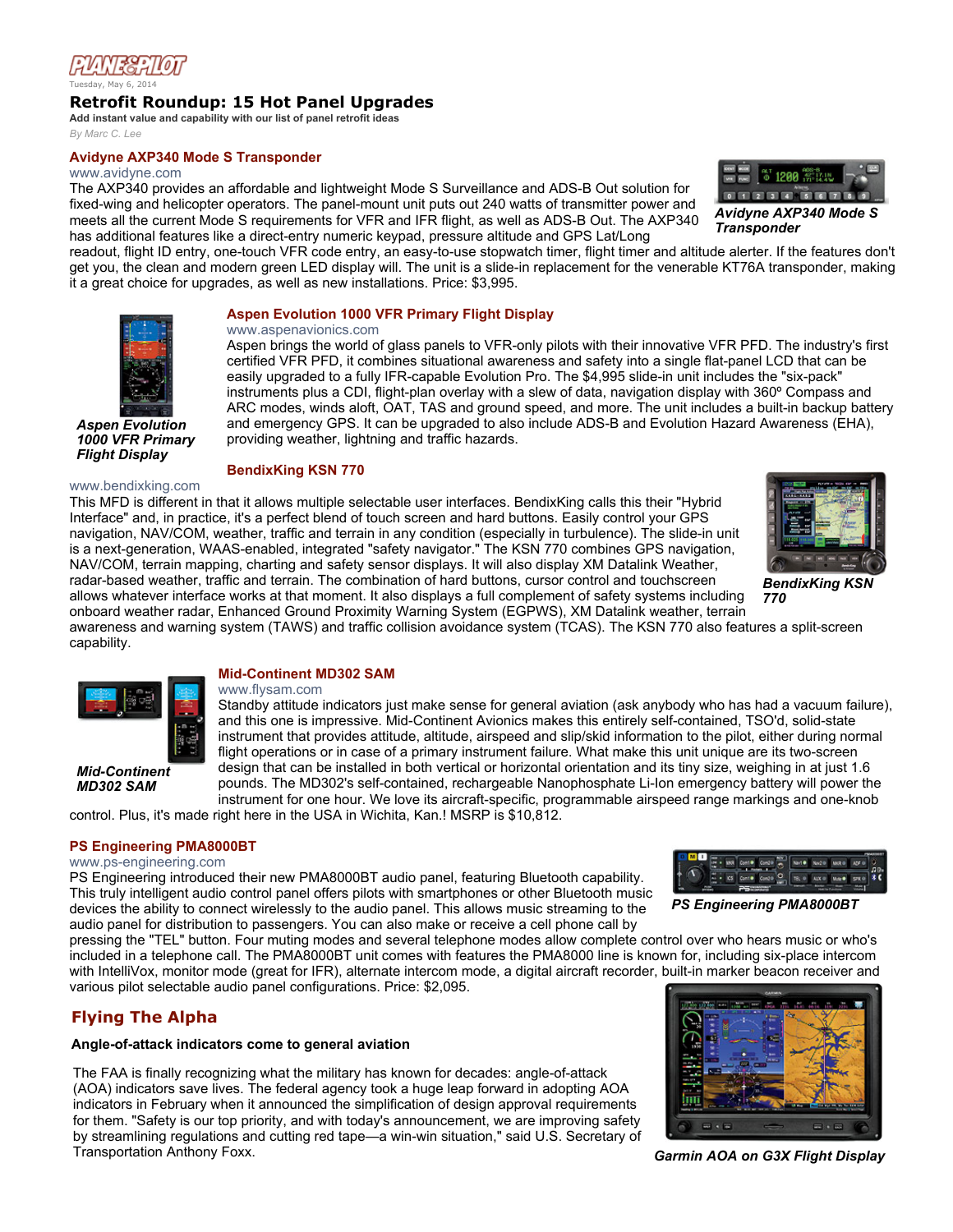Loss of control is the number one root cause of fatalities in both general and commercial aviation. Currently, in GA alone, we're averaging one fatal loss of control accident every four days. Inadvertent stalls and spins are implicated in half of all GA approach and descent accidents, and 60% of them happen on takeoff and landing. Clearly, something ne[eds to](http://www.planeandpilotmag.com/products/whats-new/retrofit-roundup-15-hot-panel-upgrades.html#) be done because pilots just aren't getting it.

The root of the problem occurs in primary training. Though AOA is taught as a theory to private pilots starting out in ground school, in the air they rely on speed, memorizing the stall speeds shown in the*POH*. Soon, it's the stall speed that pilots become fixated on, and they forget that speed has little to do with stalls and spins.

The problem with airspeed alone is that an airplane can stall at any speed, any attitude and any power setting. The stall speeds published in airplane flight manuals are only valid for unaccelerated flight (1-G load factor), coordinated (ball centered) and at one weight (most typically max gross weight). But, these conditions are rarely met on real-world flights. Consequently, speed itself isn't a reliable parameter to avoid a stall.

AOA, as we all learned, is the angle between the chord line of the wing and the relative wind, or flight path. John Cox, CEO of Safety Operating Systems, put it beautifully when he said, "Angle of attack is simply the difference between where the wing is pointing and where the wing is going." AOA is a better parameter to use in avoiding a stall because, for any given configuration, the airplane will always stall at the same AOA, also known as the "critical AOA." This stall AOA doesn't change with weight, temperature or density altitude. AOA indicators can help pilots detect this otherwise invisible wing (airfoil) position and avoid a stall.



Of course, military pilots have been flying by AOA for decades, instead of relying on airspeed alone—especially on approaches. They call it "flying the alpha." However, civilian pilots seem to just be discovering theidea of AOA, though it has been around since aviation began. In fact, awareness of the AOA at any given time is an art and is attributed to the world's best pilots. I have a friend who's fond of saying, "Be the wing," meaning, be aware of the AOA. This fine art isn't easily learned, however, without much practice. In today's overly technical cockpit environment, stick-andrudder skills like AOA awareness seem to be fading. The current movement to equip GA aircraft with AOA indicators is a step toward helping pilots discover the importance of this critical parameter.

Although AOA indicators have been available in military and commercial turbine aircraft, the effort and cost associated with gaining installation approval has limited their use in general aviation. The streamlined requirements are expected to lead to greater use of the devices and increased safety in general aviation.

"We have eliminated major barriers so pilots can add another valuable cockpit aid for safety," said FAA Administrator Michael Huerta. "These indicators provide precise information to the pilot and could help many avoid needless accidents."

Under the new policy, manufacturers must build the AOA indicator system according to standards from the American Society for Testing and Materials (ASTM), and apply for FAA approval for the design via a letter certifying that the equipment meets ASTM standards and was produced under required quality systems.

Though AOA indicators aren't a cure-all for eliminating accidents, they're another source of information for pilots. Their purpose is to warn pilots when they're entering the stall realm so they can react faster than a traditional stall warning might allow. Manufacturers are jumping on this potential bonanza with Garmin announcing that their GI 260 AOA indicator would be available in the third quarter of this year. BendixKing has their KLR 10 available now, and Alpha Systems has several AOA kits available, as well. Safe Flight Instruments offers a "lift detector" that works with their stall warning product. More manufacturers are expected to offer AOA indicators in the coming months.

#### L-3 Stormscope

#### www.l-3com.com

Any pilot who has flown with L-3 Avionics' Stormscope will wonder how they ever flew without one. The system provides accurate lightning data in real time, helping to define the location of nasty thunderstorms, convective activity, wind shear and turbulence. Stormscope works by detecting the electrical activity present as a storm builds, not by detecting precipitation. It presents the location of areas that should be avoided on a moving-map display. In conjunction with Datalink weather, it offers the most accurate view possible of where adverse weather might exist. Pilot-selectable ranges, display modes and viewing angles provide true cockpit situational awareness. Various models offer different features at varying price points.



*L-3 Stormscope*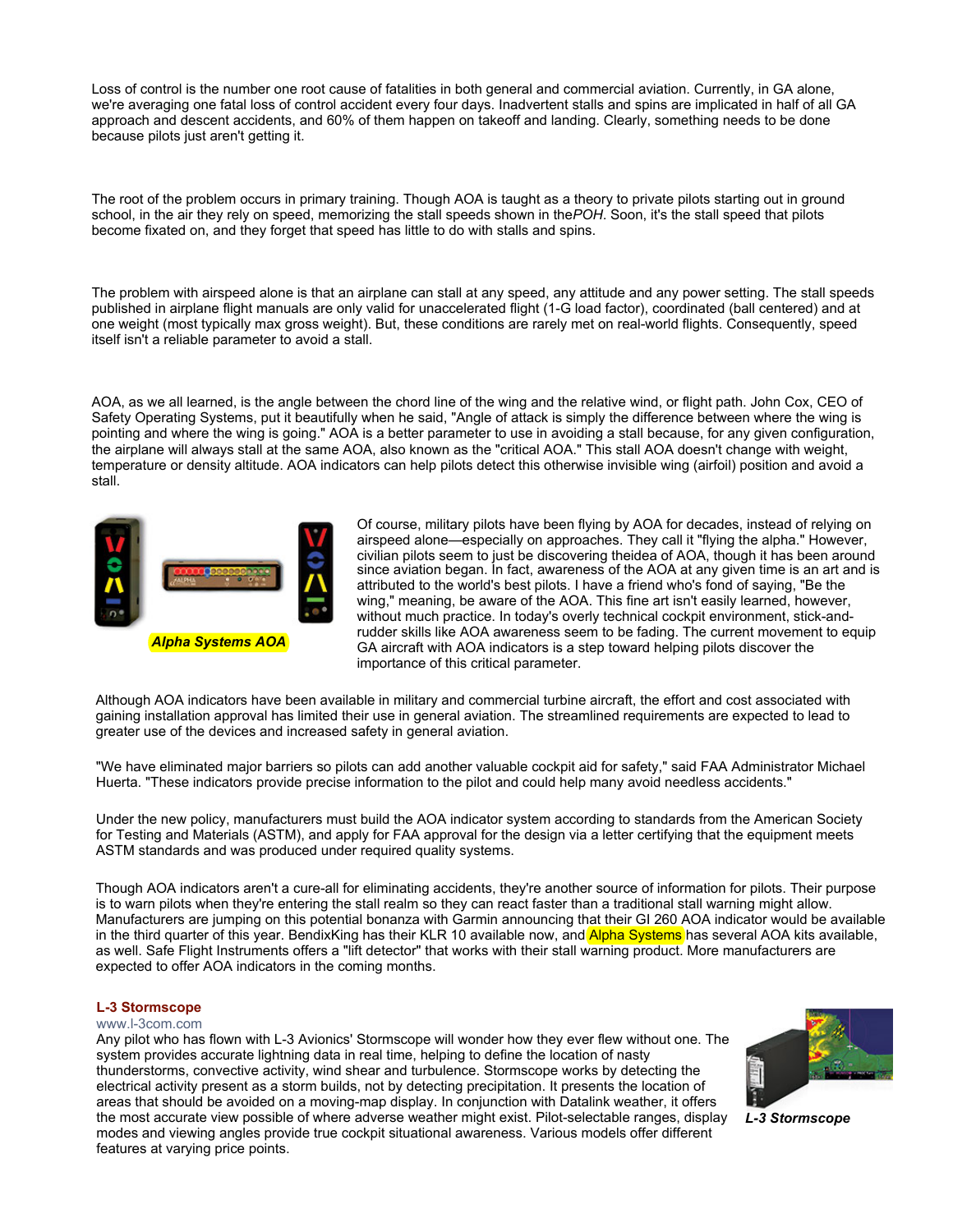#### Garmin G500 www.garmin.com



Using technology derived from Garmin's highly successful G1000 integrated avionics system, the new G600/G500 package brings a wealth of graphical flight capabilities to the retrofit market. Dual 6.5-inch LCDs mounted side by side in the 10-inch bezel put both Primary Flight Display (PFD) and Multifunction Display (MFD) capabilities directly in your field of view. On the left-hand side, the PFD consolidates all primary situational information regarding your aircraft's position, speed, attitude, vertical rate, altitude and flight *Garmin G500* progress. On the right-hand side, the MFD provides detailed moving-map graphics of your aircraft's current position in relation to ground features, chart data, navaids, flight-plan routings and more. A trial version of

Garmin's FliteCharts and SafeTaxi come preinstalled. Basically a "mini-G1000," the G500 has enough features and upgrade options to meet the needs of any pilot.

## Dynon SkyView Touch

www.dynonavionics.com

The latest edition of Dynon's flagship SkyView avionics suite now includes SkyView Touch (touch screen), two new control panels and dozens of new features in SkyView 10.0 software. The integrated avionics suite gives pilots the option of using a touchscreen or dedicated knobs to control the crisp 10-inch display. Dynon's thinking is that touch interfaces aren't always the best choice (like in turbulence), so users can choose either interface with a button. The screen can display the "six-pack" of primary flight instruments in a "retro" round format, or a modernized EFIS-type presentation at the touch of a button. The unit's map gains georeferenced VFR sectional charts and IFR Lo/Hi charts, as well as displaying engine instruments in customizable colors, plus a whole lot more. The SkyView Touch 10.0 lists for \$3,995.



*Dynon SkyView Touch*



# *Icom IC-A210 Panel-*

# Icom IC-A210 Panel-Mount Radio

www.icomamerica.com

Though communication radios may not seem exciting, Icom's IC-A210 is. We fell in love with the unit's bright and easy-to-read OLED (organic light-emitting diode) display. It's a first in comm radios, and it **Com IC-A210 Panel-**<br>contrast, wide viewing angle and response time compared to a conventional display. An auto dimmer<br>**Mount Radio**<br>contrast and the display of the display of the display of the compared to the unique disp works by emitting light on its own. The display offers many advantages in brightness, vividness, high function adjusts the display for optimum brightness. In addition to the unique display, the IC-A210

offers a "dualwatch" function that allows you to monitor two channels simultaneously and an auto stack memory that stores the last 10 channels used. It has a built-in voice-activated intercom and a NOAA weather channel. The unit is easy to install. List price: \$2,165.

## BendixKing KLR 10 Lift Reserve Indicator

#### www.bendixking.com

The hottest news in GA is the adoption of angle-of-attack (AOA) indicators for GA aircraft. BendixKing has announced their KLR 10, which they term a "lift reserve indicator," and if interest at Sun 'n Fun is any indication, these little gadgets are the retrofit items of the future. The KLR 10 is designed to provide you with a clear indication of the wing's available lift reserve. It provides lift awareness at a glance, and alerts you with visual and audible cues well in advance of traditional stall warning systems. It's lightweight, at a low cost, easy to install and consumes very little power. The unit works independent of pitot-static systems, so it can be used even if the existing air data system is compromised by ice, water or other contaminants. A heated probe is an available option. MSRP is \$1,600.



*BendixKing KLR 10 Lift Reserve Indicator*



# Insight Avionics G1 Engine Monitor

#### www.insightavionics.com

Insight claims the G1 engine monitor is the first low-cost, complete color-graphic engine-monitor system available in aviation today. It's a gorgeous and useful little display, featuring Simultaneous EGT, CHT, TIT, and CT (Carburetor Temperature) bars and temperatures on a color-coded LCD screen. The 2.25-inch display unit fits into a standard three-inch instrument hole. Price: \$1,235-\$1,495 depending on number of cylinders.

#### *Insight Avionics G1 Engine Monitor*

# FreeFlight Systems ADS-B Solutions

www.adsbuniversity.com

FreeFlight Systems offers complete low-cost solutions to make your aircraft fully ADS-B compliant using your existing avionics. Their all-in-one RANGR FDL-978-XVR UAT combines a 978 MHz UAT "ADS-B Out" transmitter, a WAAS GPS and an "ADS-B In" receiver that can display weather and traffic on your MFD or on an iPad via WiFi. Even cooler is the FreeFlight Systems' "ADS-B University," a set of seven free videos to bring you completely up to speed on what ADS-B is, why you need it and how it can make your flying safer. FreeFlight is running a special where orders placed and delivered by Dec. 31, 2014, are priced at \$3,995 for a complete system, which saves \$1,500 off of the \$5,495 regular system price.



*True Blue*

#### True Blue Power Dual USB Charging Port www.mcico.com

True Blue Power is a division of Mid-Continent Instruments. They've developed this ingenious little USB charging port that can be mounted in the panel or in the cabin. Each USB port on the 1.5-inch square unit is designed to supply the electric current needed to charge any standard or high-power device with a USB interface. The TA102 protects itself and the charging device from short circuits, power surges and over-current potential. Simultaneous charging of two devices is fully supported. It's available in lighted or non-lighted versions. Made in the USA with a two-year warranty. MSRP \$449.



*FreeFlight Systems ADS-B Solutions*

*Power Dual USB Charging Port*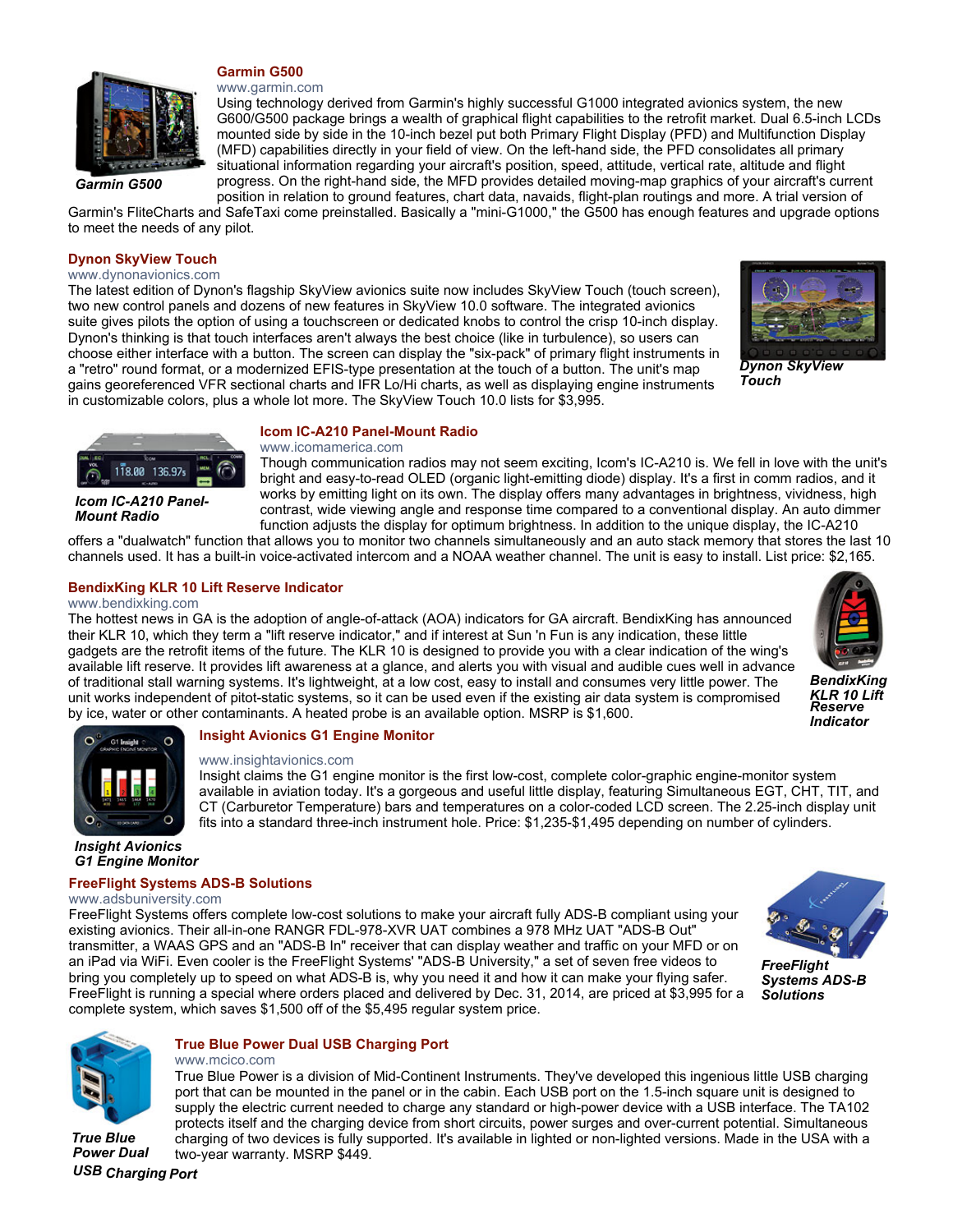# NextGen GA Fund

The NextGen General Aviation Fund has been established to support the rollout of the U.S. "NextGen" program, which enables updated air traffic information to both pilots and controllers. There are more than 150,000 general aviation aircraft requiring access to controlled airspace, and NextGen can't provide its promised benefits to the air traffic system unless these aircraft are participating with updated technology.

Given this fact, the United States Congress has authorized federal support of avionics equipment upgrades to address the needs of the general aviation community. The NextGen GA Fund will approve financing for individuals and businesses operating general aviation aircraft to upgrade with NextGen gear. The deadline for GA aircraft owners to comply with NextGen equipment requirements is Jan. 1, 2020.

The fund is a public-private partnership formed between the U.S. Government, the aerospace industry and the private sector investment community. Congress enacted this program by authorizing federal loan guarantees for NextGen aircraft equipage (equipment) in Section 221 of the Federal Aviation Administration Reauthorization Act of 2012. The NextGen GA Fund will initially bring approximately \$550 million of financing capital, eventually supporting some \$1.3 billion in recurring financings, to the general aviation sector over the coming years. The NextGen GA Fund estimates that this will enable the retrofit of tens of thousands of general aviation aircraft. The NextGen GA Fund is awaiting FAA approval of its application for federal loan guarantees.

In March, the NextGen GA Fund announced two partnership agreements with Pilot Bank and Madison Capital, LLC, to accelerate the rollout of NextGen by providing access to quick and affordable financial assistance to general aviation aircraft owners.

The NextGen GA Fund will finance FAA-approved NextGen avionics, including WAAS-capable GPS, ADS-B In, ADS-B Out, RNAV/RNP avionics, data communications, flat-panel displays, antennas, electronic components and instrument panel modifications, along with related installation and certification costs. Facilitated through the Aircraft Electronics Association (AEA), member repair stations will be able to easily refer customers to the NextGen GA Fund and to applicant processors, Pilot Bank and Madison Capital.

The application process is easy, with a minimum financing amount of \$10,000. Owners will locate an AEA-member, FAA-certified repair station from www.aea.net and select the avionics package they want to install. The owner applies for financing through the repair station or web portal on the NextGen website (www.nextgenfund.com). Once approved, the owner takes the aircraft to the repair station, and the funds are distributed to the approved repair station. Financing terms will be, "attractive and highly competitive compared with conventional financing alternatives," according to the website.

It's comical that when we look at an instrument panel today, the array of gear that would have launched waves of envy 10 years ago looks, sadly, like a thrift-store bargain. We smile at the quaint VOR dials and Loran units, and try to imagine how we ever got along without the magenta "direct-to" lines of our GPS or the LED readouts of our digital engine analyzers. Even standard "six-packs" are quickly fading into obsolescence. In the last decade, the floodgates of capability have opened for general aviation aircraft, and we're in the midst of an era when airliner features are available to GA aircraft owners at realistic prices.

Though "realistic" doesn't mean "cheap,"the fact remains that an owner of a legacy GA aircraft could remove two analog gauges, and slide in a glass HSI and moving-map-equipped PFD with all the bells and whistles, for less than \$5,000 and replace the entire six-pack of analog instruments. In exchange, the owner gets far better reliability and accuracy, a field-upgradable unit that can be transformed into an IFR panel without removing a single screw and the situational



awareness that only comes from better information at the pilot's fingertips.

Panel retrofits come in many flavors and price points, so there's something for everybody. If you want to increase the market value of your airplane with minimal hassle and investments, there are a wide variety of options available and some mind-blowing features on the market. Few things in aircraft ownership are more exciting than upgrading your panel, so let's look at the best of what's available today.